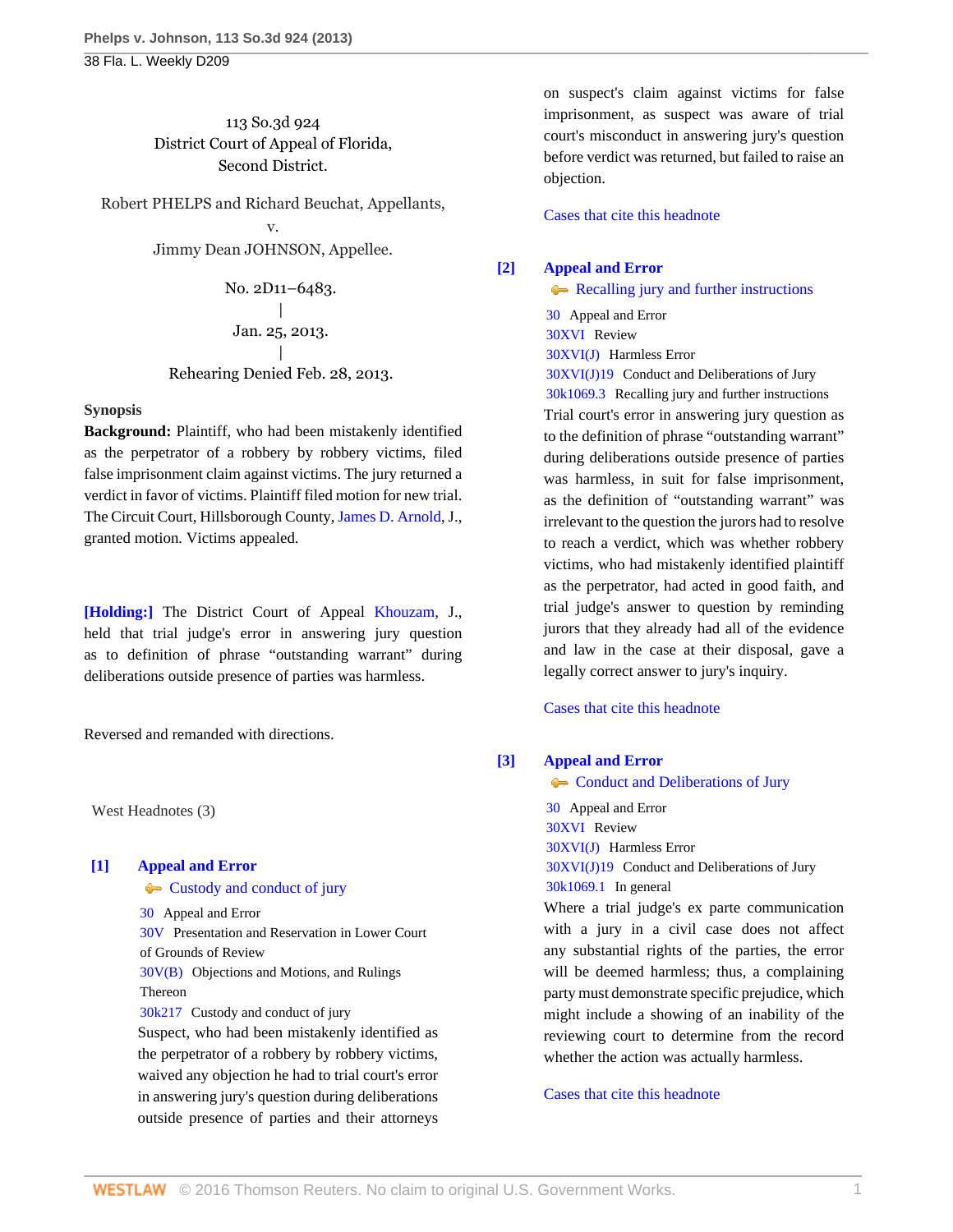## **Attorneys and Law Firms**

**\*925** [Stuart J. Freeman](http://www.westlaw.com/Link/Document/FullText?findType=h&pubNum=176284&cite=0122065601&originatingDoc=I164bdfa066d311e280719c3f0e80bdd0&refType=RQ&originationContext=document&vr=3.0&rs=cblt1.0&transitionType=DocumentItem&contextData=(sc.Default)), [J. Scott Brasfield,](http://www.westlaw.com/Link/Document/FullText?findType=h&pubNum=176284&cite=0168468201&originatingDoc=I164bdfa066d311e280719c3f0e80bdd0&refType=RQ&originationContext=document&vr=3.0&rs=cblt1.0&transitionType=DocumentItem&contextData=(sc.Default)) and [Robyn M.](http://www.westlaw.com/Link/Document/FullText?findType=h&pubNum=176284&cite=0380641501&originatingDoc=I164bdfa066d311e280719c3f0e80bdd0&refType=RQ&originationContext=document&vr=3.0&rs=cblt1.0&transitionType=DocumentItem&contextData=(sc.Default)) [Featherston](http://www.westlaw.com/Link/Document/FullText?findType=h&pubNum=176284&cite=0380641501&originatingDoc=I164bdfa066d311e280719c3f0e80bdd0&refType=RQ&originationContext=document&vr=3.0&rs=cblt1.0&transitionType=DocumentItem&contextData=(sc.Default)) of Brasfield, Freeman, Goldis, & Cash, P.A., St. Petersburg, for Appellants.

Lesley B. Smith Hayes and Delano S. Stewart of The Law Office of Delano S. Stewart, P.A., Tampa, for Appellee Jimmy Dean Johnson.

No appearance for Appellee John Henry.

## **Opinion**

## [KHOUZAM](http://www.westlaw.com/Link/Document/FullText?findType=h&pubNum=176284&cite=0142088901&originatingDoc=I164bdfa066d311e280719c3f0e80bdd0&refType=RQ&originationContext=document&vr=3.0&rs=cblt1.0&transitionType=DocumentItem&contextData=(sc.Default)), Judge.

Robert Phelps and Richard Beuchat timely appeal the circuit court's order granting Jimmy Dean Johnson a new trial in this false imprisonment action. We reverse and remand with directions for the trial court to reinstate the verdict and enter judgment for the appellants.

Phelps and Beuchat mistakenly identified Johnson to law enforcement as the perpetrator of a strong-arm robbery and kidnapping. Johnson filed a complaint against them, alleging that their identification was made in bad faith and therefore constituted false imprisonment. A jury trial was held. Both Phelps and Beuchat testified that they were working at Carrabba's restaurant on the morning of April 5, 2003, when a man armed with a gun entered the building, demanded money, and locked them in the liquor room.

In the initial police report, Phelps and Beuchat identified the perpetrator as a black man over six feet tall and weighing approximately 300 pounds. Though the perpetrator had been wearing pantyhose over his face, they were still able to make out his facial features during the ten-minute period over which the robbery took place. They both noticed that the man resembled Johnson, who had periodically made produce deliveries to the restaurant. However, they did not initially identify Johnson as a suspect because they were concerned about making a false identification.

The officer who responded to the scene advised Phelps and Beuchat to continue to think about whether they might know the man who committed the robbery. Because the perpetrator wore a mask and the robbery occurred at a place of business, the officer explained to them that the crime may have been committed by a former employee or someone with a connection to the restaurant. Apparently following the officer's direction, Phelps and Beuchat discussed their suspicion that Johnson was the perpetrator with each other as well as with one of Johnson's coworkers. Based on these conversations, they located a photograph of Johnson on the internet. Only after seeing the photograph did they become certain that Johnson had committed the crime, and they contacted law enforcement with this information. Law enforcement arrested Johnson, and he was detained in jail while awaiting trial. Approximately five months after Johnson was arrested, another man confessed to the crimes and Johnson was released. Both Phelps and Beuchat emphasized that they were shocked to discover that they had identified the wrong man. The jury returned a verdict in favor of Phelps and Beuchat on May 11, 2011, specifically finding that Phelps and Beuchat had acted in good faith in mistakenly identifying **\*926** Johnson to law enforcement and that they had not instigated, persuaded, or requested law enforcement to restrain Johnson.

On May 20, 2011, Johnson filed a motion for new trial, arguing that the trial court erred in responding outside the presence of the parties and their attorneys to the deliberating jury's request for the definition of "outstanding warrant." The record shows that the jury requested the definition during deliberations and that the trial judge responded while the parties and their attorneys were at lunch. When they returned, the judge informed them of the exchange. The court explained the jury's question and his response "that they have heard all the evidence, they have all the law in the case, and to continue their deliberations." Johnson's counsel did not object, and the jury returned its verdict shortly thereafter. The trial court granted the motion for new trial, and Phelps and Beuchat timely appealed.

"When reviewing the order granting a new trial, an appellate court must recognize the broad discretionary authority of the trial judge and apply the reasonableness test to determine whether the trial judge committed an abuse of discretion." *[Brown v. Estate of Stuckey,](http://www.westlaw.com/Link/Document/FullText?findType=Y&serNum=1999201293&pubNum=735&originatingDoc=I164bdfa066d311e280719c3f0e80bdd0&refType=RP&fi=co_pp_sp_735_497&originationContext=document&vr=3.0&rs=cblt1.0&transitionType=DocumentItem&contextData=(sc.Default)#co_pp_sp_735_497)* 749 So.2d 490, 497– [98 \(Fla.1999\).](http://www.westlaw.com/Link/Document/FullText?findType=Y&serNum=1999201293&pubNum=735&originatingDoc=I164bdfa066d311e280719c3f0e80bdd0&refType=RP&fi=co_pp_sp_735_497&originationContext=document&vr=3.0&rs=cblt1.0&transitionType=DocumentItem&contextData=(sc.Default)#co_pp_sp_735_497) We recognize that this is a high standard, but we conclude that the trial court abused its discretion in granting a new trial in this case. Though it is undisputed that it was error for the trial court to answer the jury's question outside the presence of the parties and their attorneys, as will be explained below Johnson waived any objection to this error and furthermore, the error was actually harmless.